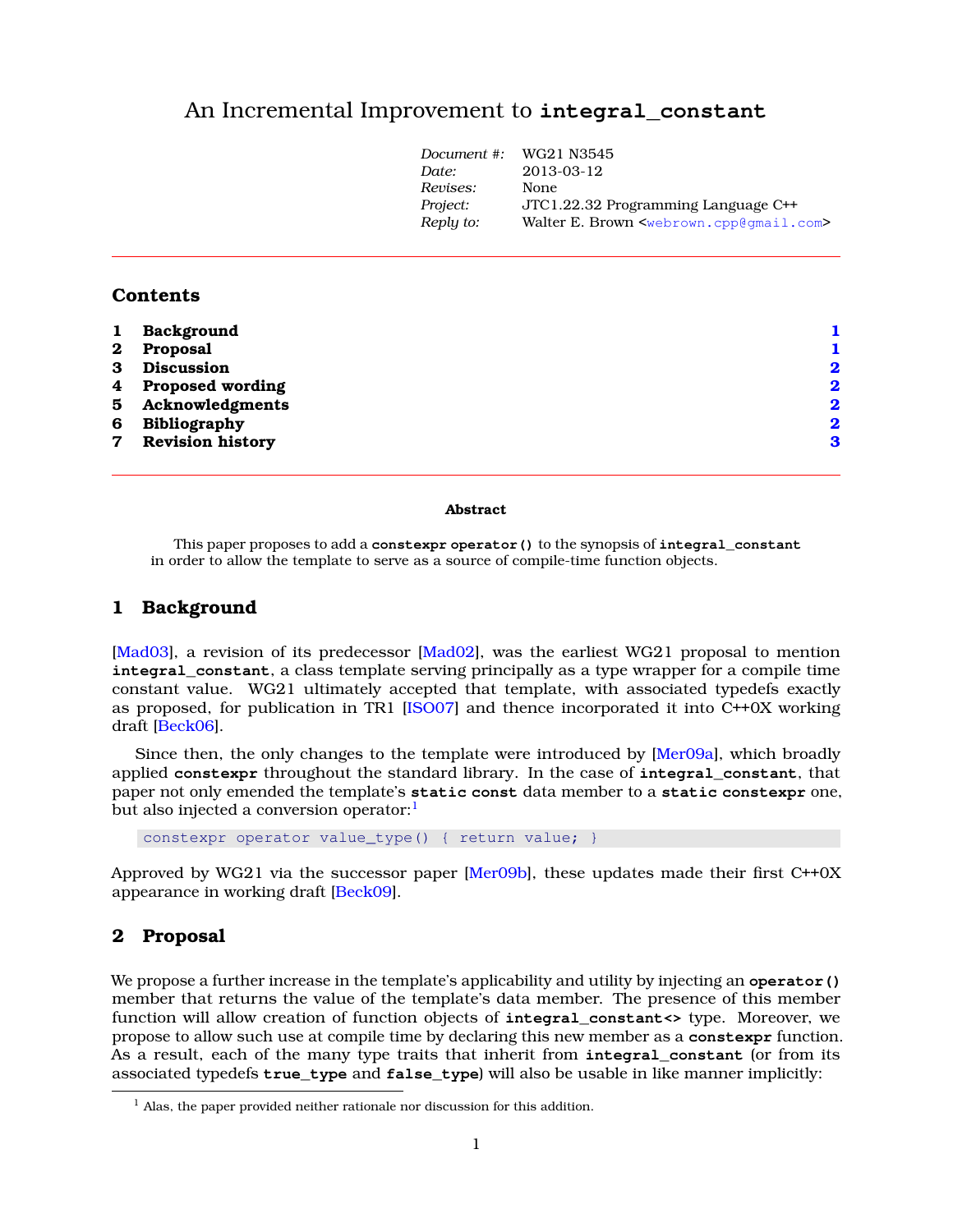```
1 ··· std::is_arithmetic<T>::value ··· // per TR1 & C++11
2 \cdots static_cast<br/>kool>(std::is_arithmetic<T>{}) \cdots // per C++11
3 · · · std::is arithmetic<T>{}() · · · // as proposed
```
### <span id="page-1-0"></span>**3 Discussion**

We view this proposal as completing the **integral\_constant** adjustments begun in [\[Mer09a,](#page-2-4) [Mer09b\]](#page-2-5). Those amendments, as intended, made it possible for **integral\_constant**'s users to take advantage of C++11's new **constexpr** features. However, only contexts that perform implicit conversion (to **bool**, typically, as provided in [conv]/4) are able to make full and effective use of the added capability. Outside such contexts, an explicit **static\_cast** or equivalent is needed.

The standard library's **enable\_if** and **conditional** type traits exemplify contexts that do not engender such implicit conversion. At the same time, these are commonly-used, rich sources of oft-sophisticated type traits applications that could benefit from an even slightly improved syntax. We prefer to encourage straightforward coding over such circumlocutions as casts and double negations to achieve an equivalent purpose. Accordingly, we recommend the present proposal for earnest consideration by WG21.

## <span id="page-1-1"></span>**4 Proposed wording**

Above [meta.help]/1 in WG21 draft [\[DuT12\]](#page-2-6), add the green text to the synopsis of **integral\_ constant** as shown below. (Extra blank lines have been inserted for improved legibility; their adoption is at the discretion of the Project Editor. We have also rephrased the nested **typedef**s using C++11 type alias syntax; adoption of this style is also at the Editor's discretion.)

```
template <class T, T v>
struct integral_constant {
  static constexpr T value = v;
 using value_type = T;
  using type = integral_constant<T, v;
  constexpr operator value_type() { return value; }
  constexpr value_type operator()() { return value; }
};
```
### <span id="page-1-2"></span>**5 Acknowledgments**

<span id="page-1-3"></span>Many thanks, for their insightful comments, to the readers of early drafts of this paper.

# **6 Bibliography**

- <span id="page-1-4"></span>[Beck06] Pete Becker: "Working Draft, Standard for Programming Language C++." ISO/IEC JTC1/SC22/ WG21 document N2009 (post-Berliln mailing), 2006-04-21. [http://www.open-std.org/jtc1/sc22/wg21/docs/papers/2006/n2009.pdf.](http://www.open-std.org/jtc1/sc22/wg21/docs/papers/2006/n2009.pdf)
- <span id="page-1-5"></span>[Beck09] Pete Becker: "Working Draft, Standard for Programming Language C++." ISO/IEC JTC1/SC22/ WG21 document N3000 (post-Santa-Cruz mailing), 2009-11-09. [http://www.open-std.org/jtc1/sc22/wg21/docs/papers/2012/n3000.pdf.](http://www.open-std.org/jtc1/sc22/wg21/docs/papers/2012/n3000.pdf)